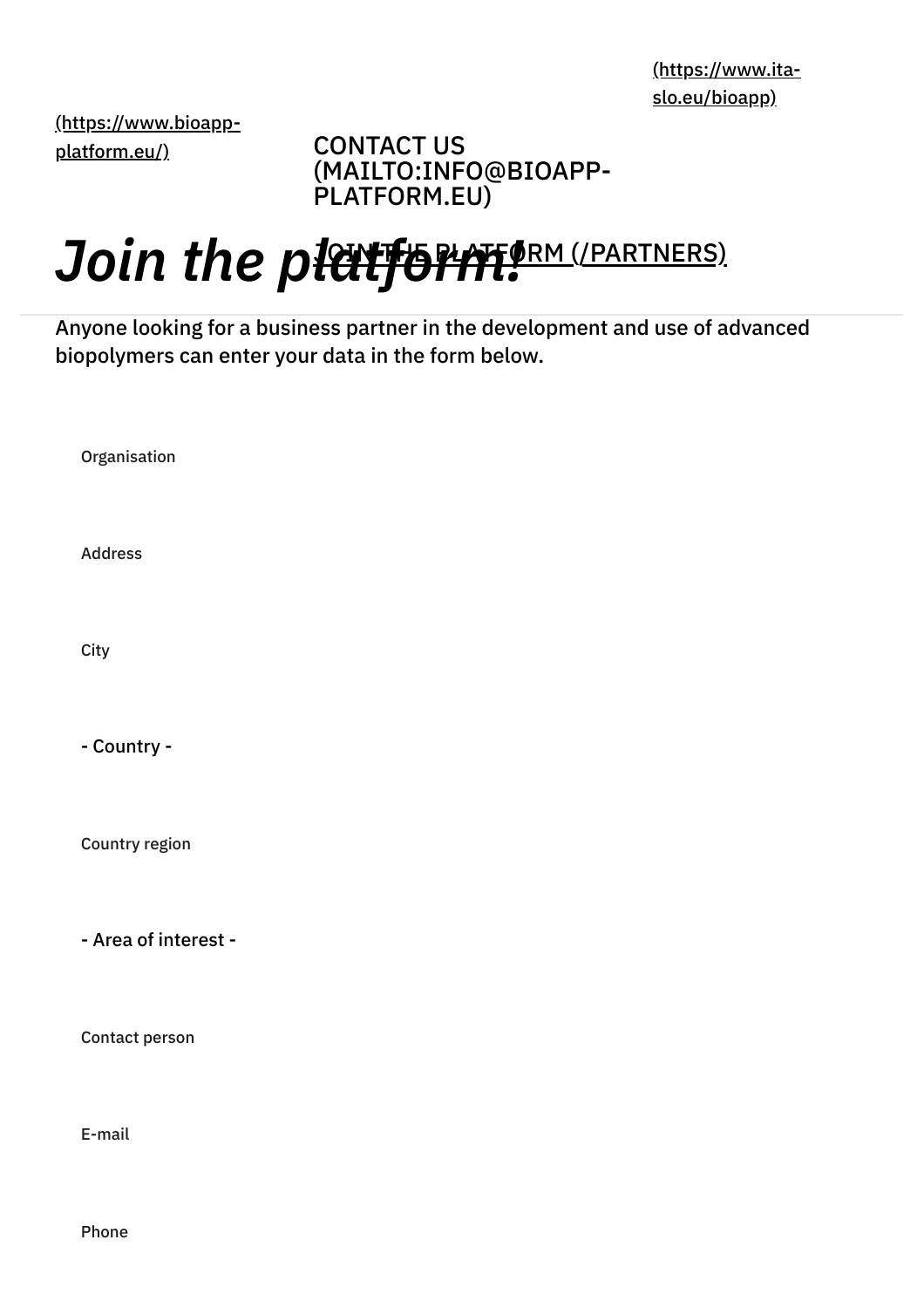## $\Box$ GDPR Agreement

By filling out the required personal and other information, I declare that I am aware of and agree and explicitly authorize the National Institute of Chemistry to collect and process my personal and other data that I have entered into the application form (hereinafter: data) for the purposes of operating transnational technological platform BioApp and the establishment of personal contact, whereby the National Institute of Chemistry may use various communication channels (e.g. telephone, e-mail, etc.). The National Institute of Chemistry collects and processes the personal data collected in accordance with the provisions of the law governing the protection of personal data.

//

In case of cancellation of consent, the National Institute of Chemistry withdraws published data from the website. If you want us to delete your information from the list, please contact us by post to the National Institute of Chemistry (Hajdrihova 19, 1000 Ljubljana, Slovenia) or by e-mail at osebni.podatki@ki.si [\(mailto:osebni.podatki@ki.si\)](mailto:osebni.podatki@ki.si).

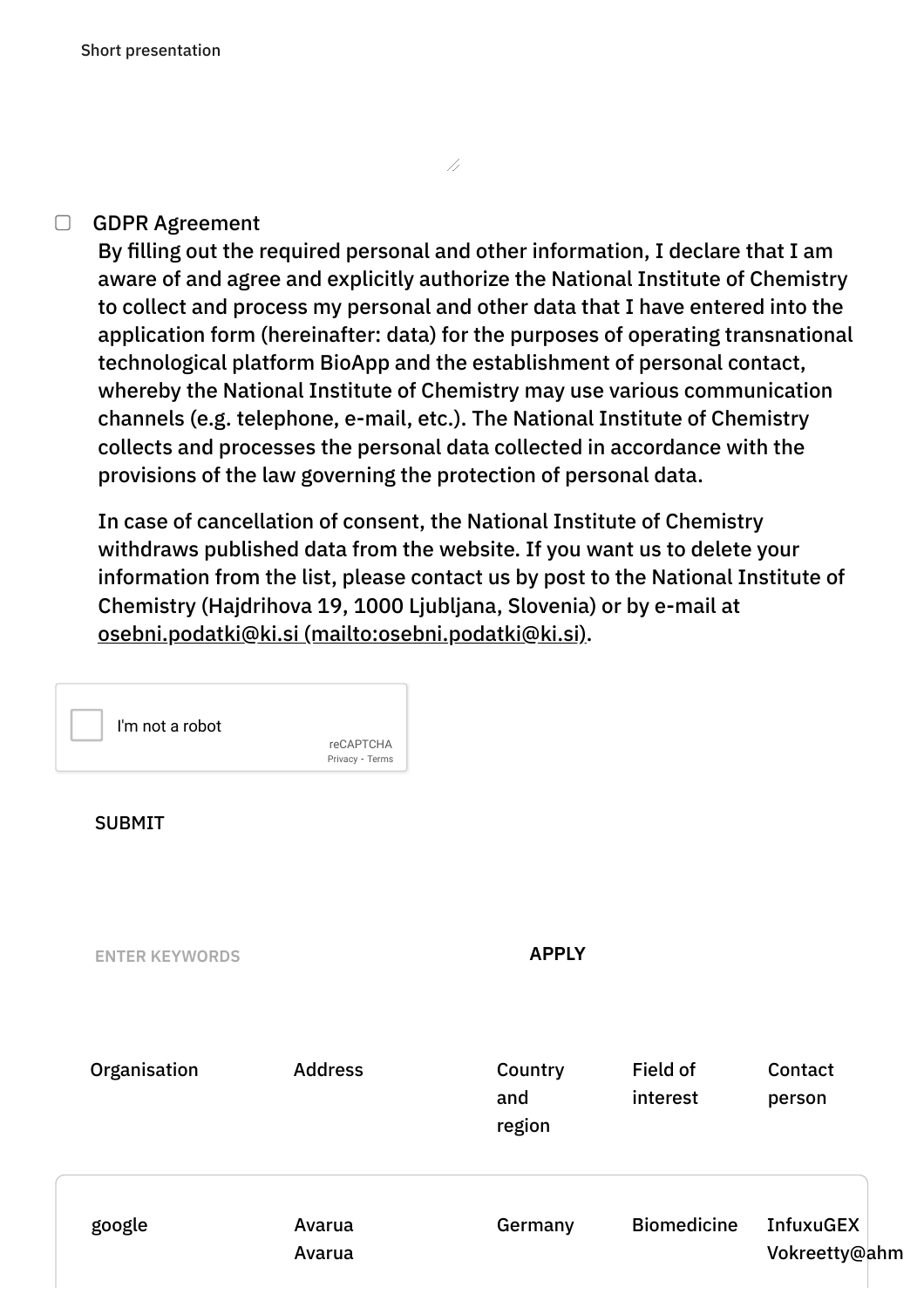## 81512586418 (tel:815125864)

Vigria neafantabe [url=https://bansocialism.com/]5 mg cialis generic india[/url] Unlova Will Propecia Work Without Prescription

| <b>REPUBLIC</b>                | via campo<br>basso, 13                             | Italy<br><b>Belluno</b>         | <b>Cosmetics</b><br>industry | stefano<br>vanin                                          |
|--------------------------------|----------------------------------------------------|---------------------------------|------------------------------|-----------------------------------------------------------|
|                                | Cesiomaggiore                                      |                                 |                              | stefano.republic<br>$+39$<br>3474402438<br>(tel:%2B393474 |
|                                | Fashionable Biopolymers and bioplastic for eyewear |                                 |                              |                                                           |
| ipeth                          | 15 calle 34-56<br>apto. 16 zona                    | Germany                         | <b>Biomedicine</b>           | Sabby<br>Galvez                                           |
|                                | 21<br>Guatemala                                    |                                 |                              | galvezcifuentes<br>46174780<br><u>(tel:46174780)</u>      |
| I am a physiotherapy student   |                                                    |                                 |                              |                                                           |
| <b>IPSC</b><br><b>HOLDINGS</b> | Geschutswerf<br>Amsterdam                          | <b>Netherlands</b><br>Amsterdam | <b>Cosmetics</b><br>industry | Henri<br>hk@ipsc.ud                                       |
|                                |                                                    |                                 |                              | 33767005981                                               |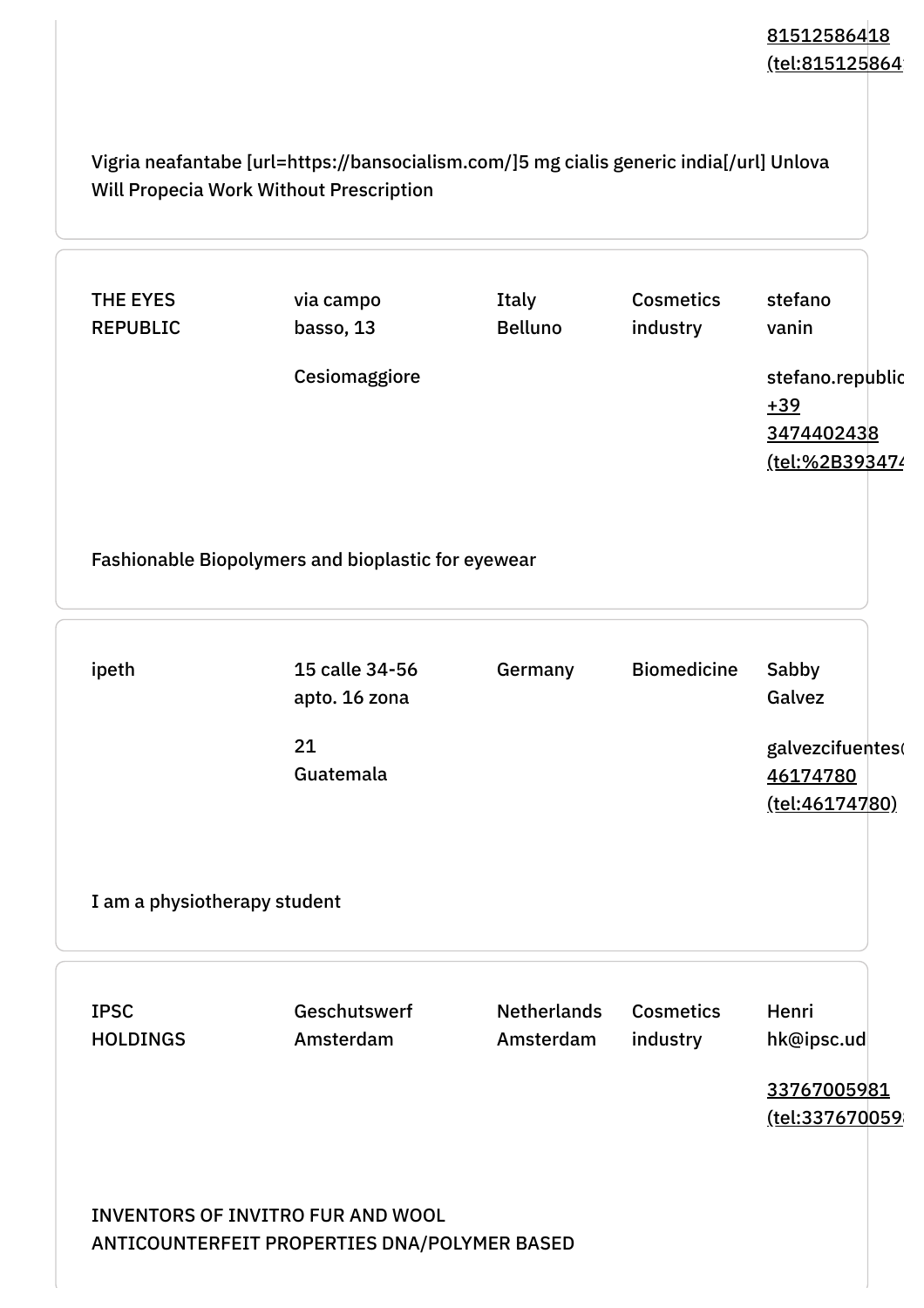AVTARKIJA so. p. Radovci 64 9264 GRAD Slovenia Pomurje Food industry Josip Fabijanč info@miskantus +38631324370 (tel:%2B38631; Miscanthus plantations and production of biocelullose material for expanssive palete of products. We are looking for partners which are interesting for joint-venture of commercialisation processes for the production. JASICO d.o.o. Cankarjeva ul. 27 Murska Sobota Slovenia Pomurje Food industry Janez Stefanec info@jasico.si 003865137102 (tel:003865137) Research and tests on biodegradable plastics JASIPLAST is a thermoplastic granule composed of MISCANTHUS and LIGNIN for injection moulding. Products are compostable, biodegradable. We are looking for partners to start pilot project. FITAFUN d.o.o. Savinjska cesta 4 Nazarje Slovenia Savinjska Food industry Dalibor Matijevic dalibor@fitafun. +38669638666 [\(tel:%2B386696](tel:%2B38669638666) FIT & Functional products 2go  $\odot$   $\mathcal{B} \mathcal{B}$   $\odot$  Satisfied and nutrified cravings  $\odot$   $\odot$   $\odot$ Vegan - Raw - Protein - Nature-friendly We are surrounded by so many products offering us fast satisfaction, quench of cravings. Many of us daily or occasionally have cravings for something sweet,

something salty for a booster or just a need to feel the instant pleasure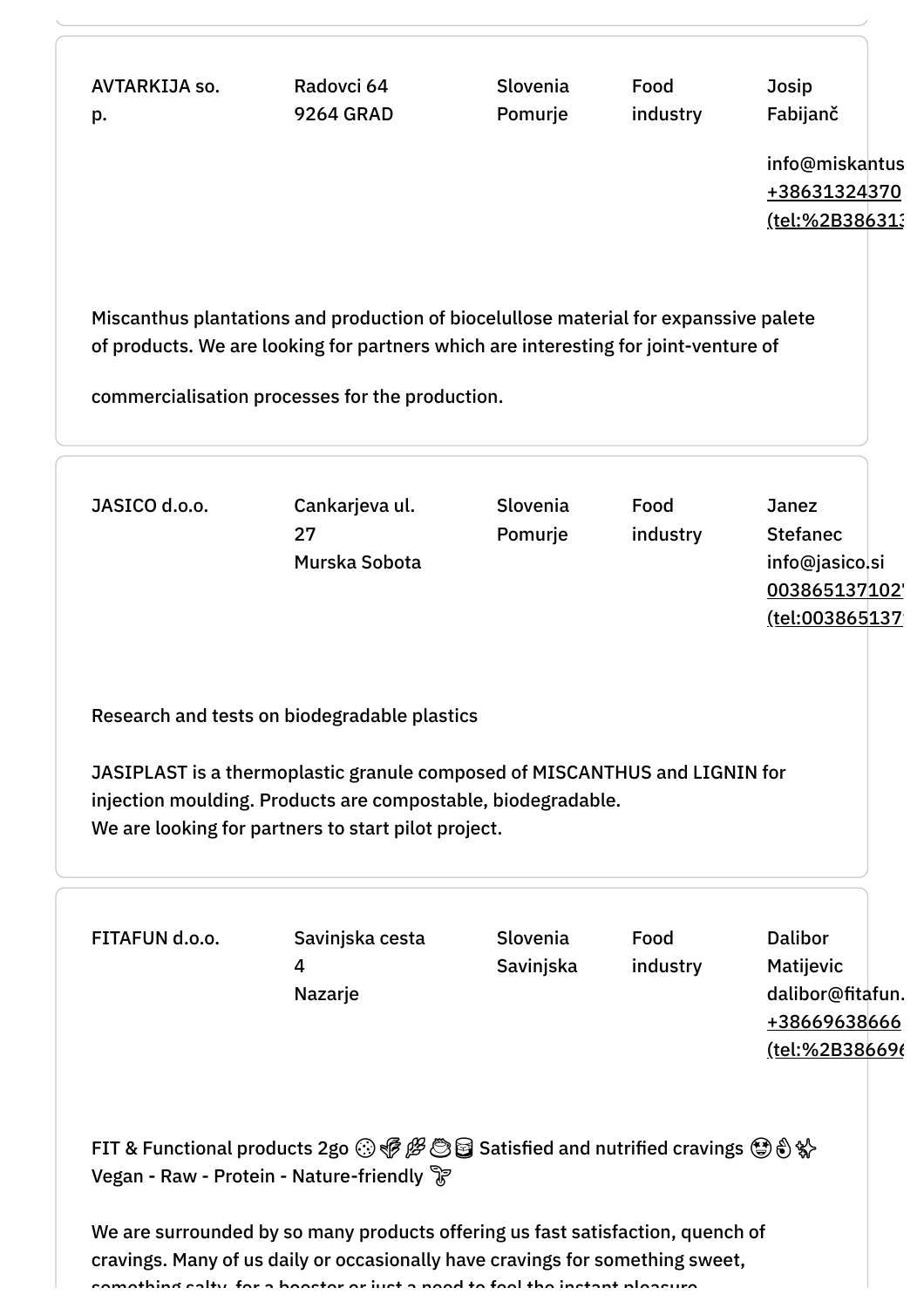When these products we consume in this manner can be those bringing us additional benefits of nutrients, microelements and do not add redundant trash to our bodies and environment, then they are helping us to stay/become FIT and are as well FUNctional.

| Pajs brez<br>obresti d.o.o.                                                                                                                                                                                                                                                                                                                              | Na jelovcu 4<br><b>Bresternica</b>   | Slovenia             | Food<br>industry   | Tina<br>Kravina<br>pajsbrezobresti(<br>040881950<br><u>(tel:040881950)</u> |  |  |                          |
|----------------------------------------------------------------------------------------------------------------------------------------------------------------------------------------------------------------------------------------------------------------------------------------------------------------------------------------------------------|--------------------------------------|----------------------|--------------------|----------------------------------------------------------------------------|--|--|--------------------------|
| Pozdravljeni,                                                                                                                                                                                                                                                                                                                                            |                                      |                      |                    |                                                                            |  |  |                          |
| Smo mlado startup podjetje s prehrano brez glutena in sladkorja.<br>Trenutno vse naše izdelke pakiramo v plastiko ampak bi si to želeli spremeniti.<br>Iščemo embalažo, samostoječo zip vrečko brez sledi glutena in lončke s pokrovom za<br>shranjevanje namazov.<br>Ker smo spletna trgovina nam steklo ne pride v poštev tako, da iščemo alternative. |                                      |                      |                    |                                                                            |  |  |                          |
|                                                                                                                                                                                                                                                                                                                                                          |                                      |                      |                    |                                                                            |  |  | Hvala vam za vašo pomoč. |
| Lep pozdrav,<br>Tina                                                                                                                                                                                                                                                                                                                                     |                                      |                      |                    |                                                                            |  |  |                          |
| Jerzy Haber<br>Institute of<br><b>Catalysis and</b><br><b>Surface</b><br>Chemistry<br>Polish<br>Academy of<br><b>Sciences</b>                                                                                                                                                                                                                            | Niezapominajek<br>8<br><b>Krakow</b> | Poland<br>Małopolska | <b>Biomedicine</b> | Maciej<br>Guzik<br>ncguzik@cyfron<br>004873758658<br><u>(tel:004873758</u> |  |  |                          |

Maciej graduated from Jagiellonian University in Kraków with MSc in environmental protection in 2008. Next, he'd undertaken a structured PhD programme at University College Dublin in Ireland. During that time Maciej specialised in high cell density fermentation development, downstream and upstream processing of